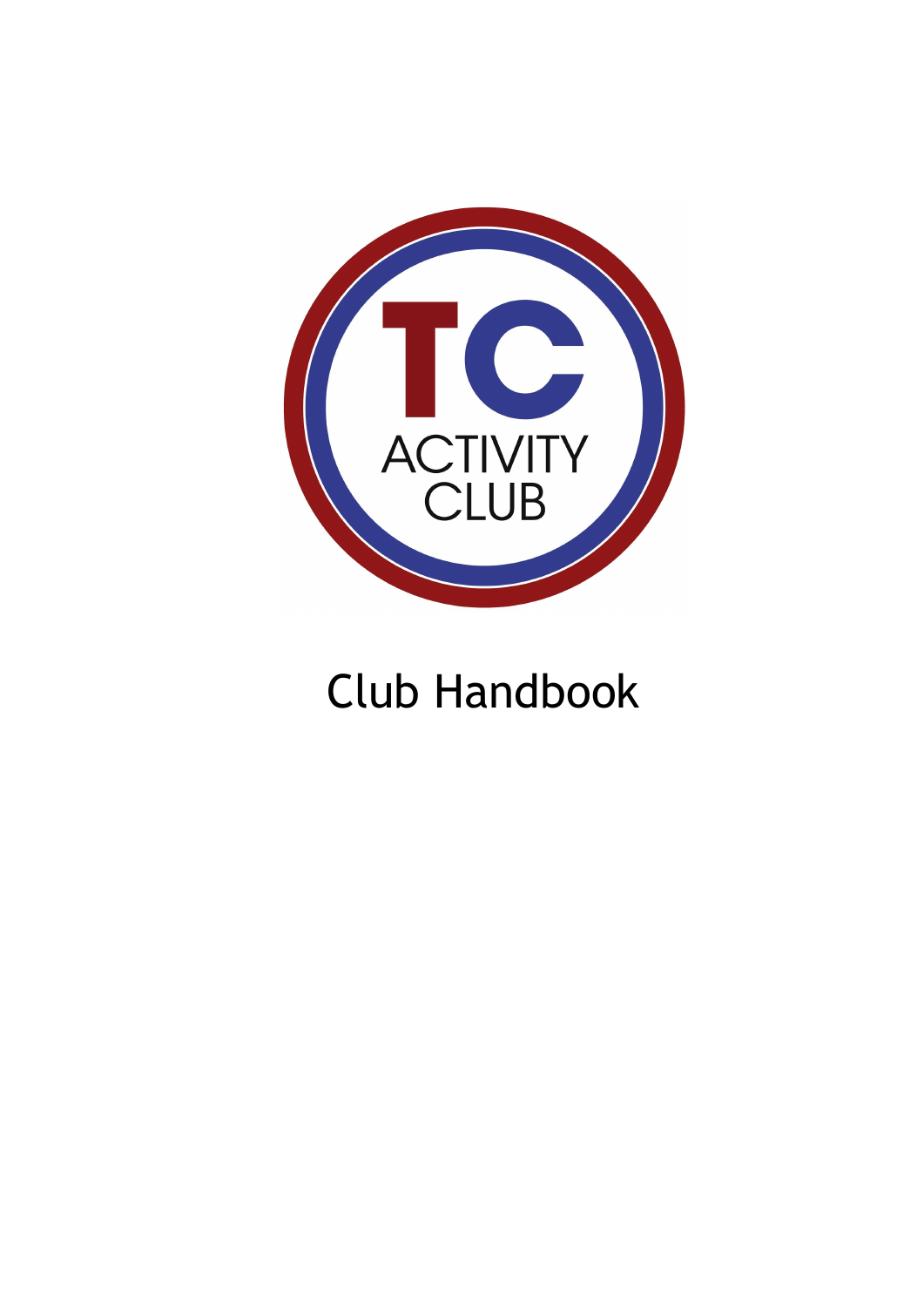# **TC Activity Club Parents' Handbook**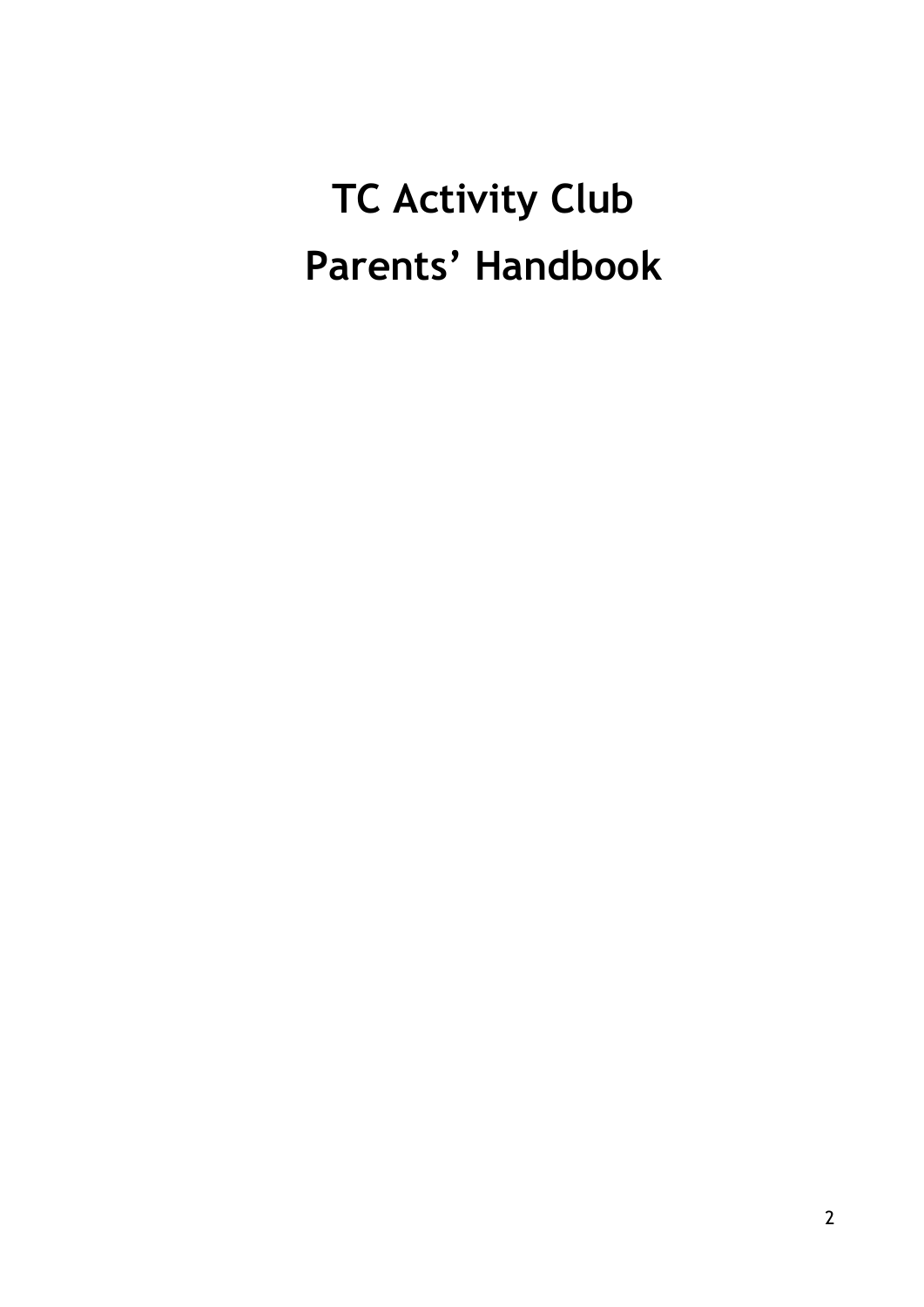## **ABOUT THE CLUB**

TC Activity Club is registered with Ofsted (Registration No EY552435), and is based in North London, Southgate. The club is open from 7.30am-8.45am & 3.15pm-6.15pm weekdays, during term time. We also offer holiday care from 8.15am to 6.15pm during holidays.

We are based at Walker Primary School. We use the school hall to operate most of our activities for the children, as well as having a large playground area. We use a free flow system with varied areas of learning for the children to access throughout the sessions, which include: sports, arts, cooking and games.

#### **Mission Statement**

At TC Activity Club we aim to provide a safe and secure and enjoyable environment, offering a range of sporting and creative activities to reflect the interests of the children in our care. We strive to create educational opportunities for all children and support the learning and holistic development of the child.

#### **What we offer**

Our Club follows the Playwork Principles, so the children are free to choose activities and resources as they wish. There will always be a selection of activities and resources available, including sports, arts, board games, construction, cooking, and reading. In addition, other resources are available for the children to select from our equipment library. We offer staff who are skilled in different areas to lead specialist activities for the children.

#### **What we provide**

We believe that snack time is a social occasion, which allows for enriching conversation and time for children to talk about their school day. The food we provide at the Club is not intended as a substitute for a main evening meal. We provide healthy snacks, including fresh fruit and vegetables. We promote independence, by encouraging the children to prepare their own snacks, and to clear away after themselves. We use fresh ingredients and follow statutory guidelines. Fresh drinking water is available at all times. We meet individual dietary requirements and parental preferences wherever possible. We recognise the importance of healthy nutrition for children delivered in a calm, friendly setting.

#### **Staffing**

Our Club is staffed by a manager Daniel Cooper, deputy manager Jordan Vanderhoech, and playworkers. We aim is to provide a smooth transition between school and club.

All of our staff have specialist skills and experience of working with children and undertake professional development training. All staff members are DBS checked. We maintain a staff/child ratio of at least 1:15 for children in our care.

Staff also have designated roles:

Daniel Cooper: Special Education Needs Coordinator

Jordan Vanderhoech: Equalities and Inclusion Co-ordinator, Health and Safety Officer

Daniel Cooper: Fire Safety Officer, First Aid Coordinator, EYFS Key Person

Jordan Vanderhoech: EYFS Key Person, Child Protection Officer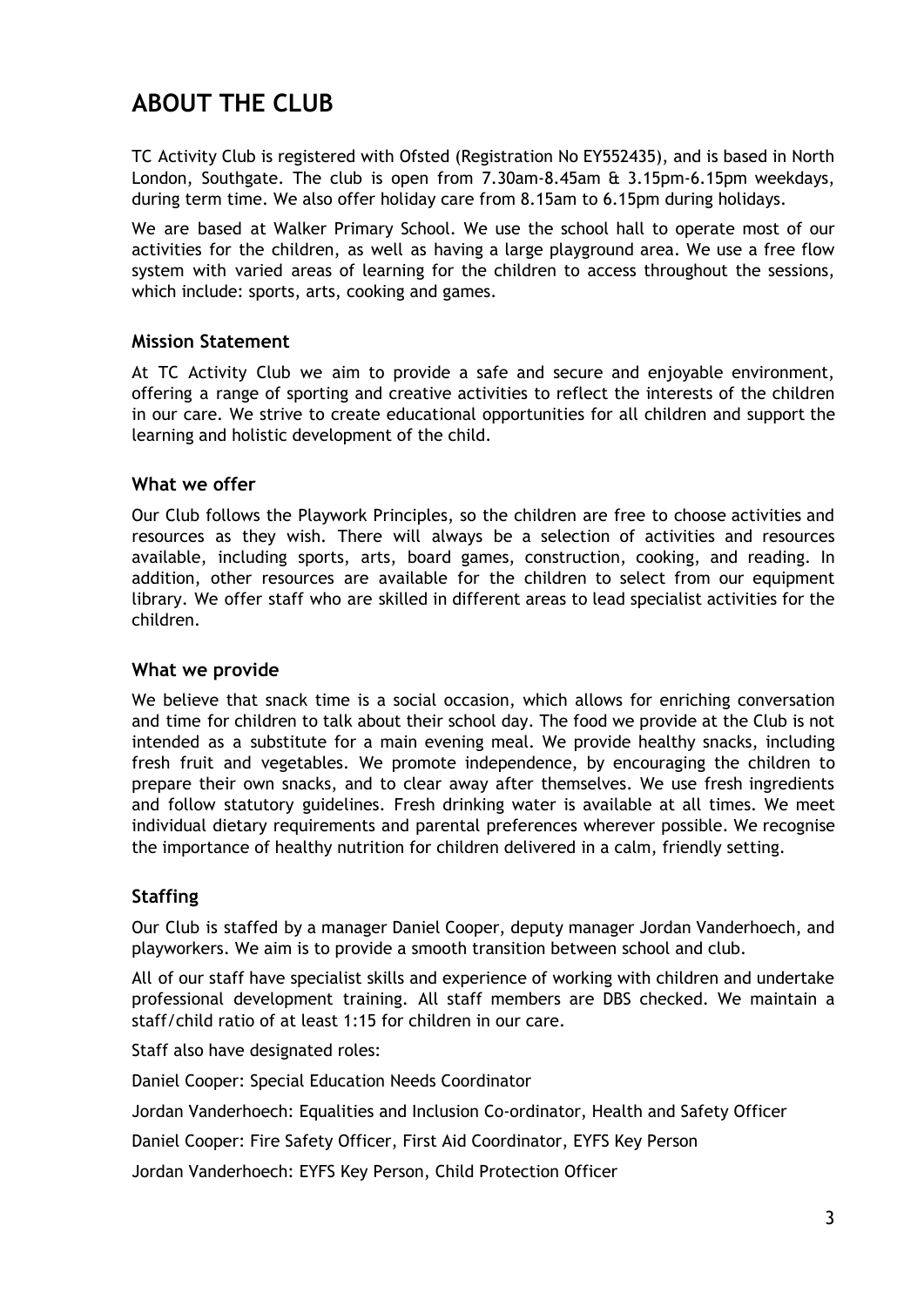If you have a query or concern at any time, please speak to a member of staff at the club when you collect your child. If you prefer to arrange a more convenient time for a meeting please contact the manager (contact details are at the back of this Handbook).

#### **Organisation**

TC Activity Club is run as a private business. We enjoy a close working relationship with Walker Primary School in order to ensure continuity of care, and to maintain good communication links.

#### **Policies and procedures**

The Club has clearly defined policies and procedures. Key points of the main policies are included in this Handbook. Copies of the full policies are kept at the Club and are available for parents to consult at all times.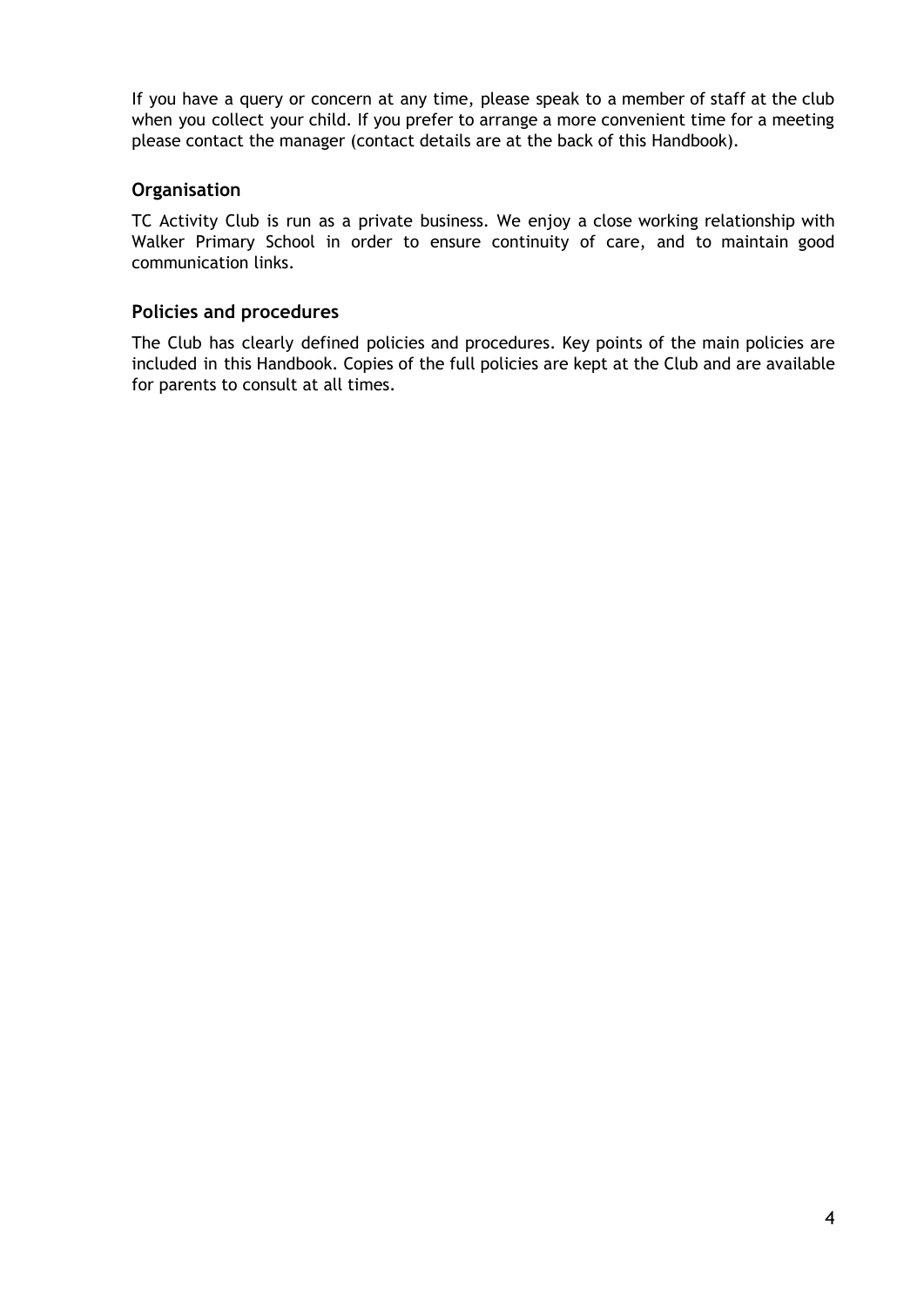## **TERMS AND CONDITIONS**

#### **Admission**

Our Club aims to be accessible to children and families from all sections of our local community. Admission to the club is organised by the Manager and we use a waiting list system when the need arises. The waiting list will be operated on a first come-first served basis, with the exception of siblings who will have priority for the same day as a sibling already attending. See our **Admission and Fees Policy** for more details.

We require a completed set of registration forms for your child before they can attend the club. This information will be treated as confidential and will be stored appropriately.

Re-enrolment for September is required at the end of the summer term. We cannot keep a place open for your child unless you complete a new registration form.

#### **Payment of fees**

The current fees are **£9.00** per child per session 3.15-6.15pm for advance block booking, which is made prior to term / half term starting. **£11.00** per session for ad hoc or same day booking. Fees are payable in advance by cash, bank transfer, online through our website or childcare vouchers.

The price per session per child applies to all children. This is payable for all booked sessions including when your child is sick, or on holiday (regardless of the amount of notice given). We offer a 10% sibling discount off the 2nd and 3rd child when a child attends on same day as siblings. If siblings attend on different days, the discount cannot be applied.

We do not charge for bank holidays and professional training days.

Please ensure that fees are paid promptly. Non-payment for more than one month may result in your place being terminated. If you are having difficulty paying fees, please speak in confidence to the Manager.

#### **Changes to days and cancelling your place**

You must give us one month's notice of termination, or of changes in attendance. If you need to change the days that your child attends, please contact the Manager. We try to accommodate such changes wherever possible.

#### **Temporary changes**

Please remember that we need to know if your child will not be attending the Club for any reason. Even if you have informed your child's school, you still need to notify us as the school does not automatically pass this information on to us. If your child doesn't attend a booked session, we will have to treat them as a 'missing child' unless you have notified us of their absence.

If you know in advance of any days when your child will not be attending during the following week, please try to let the Manager know by THURSDAY at the latest. In cases of illness or emergency when notice cannot be given, please call as soon as you can. Contact details can be found at the end of this Handbook.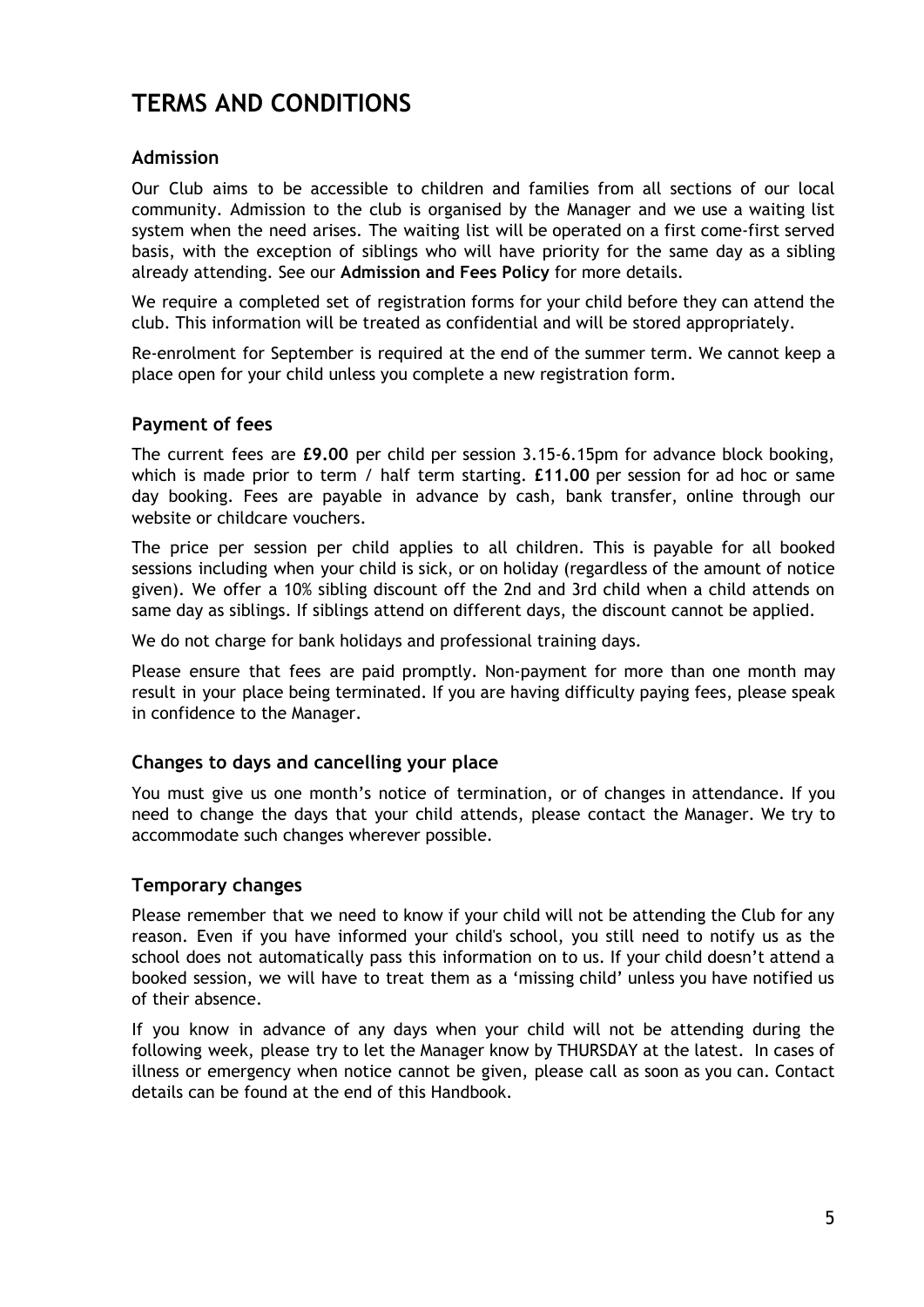#### **Induction**

You and your child are welcome to visit the Club before your child's first day, to familiarise yourselves with the setting and to help your child settle in.

During your child's first session time will be set aside for an induction. The induction will include running through Club's rules and routines (including meal times, collection, children's meetings), and introducing your child the staff and other children.

Another child will usually be allocated to act as your child's buddy for the first few sessions.

See our **Child Induction Policy** for more details.

#### **Arrivals and departures**

Our staff collects the children from their classrooms for year Rec to Year 2. Children in year 3 to 6 will make their own way to the meeting point which is in the school premises. A register is taken when children arrive in our care, and you must sign out your child each day when you collect them.

We expect that your child will normally be collected by the people you have named on the registration form. If you need a different person to collect your child on a particular day, you must notify us in advance. We will not release your child into the care of a person unknown to us without your authorisation.

See our **Arrivals and Departures Policy** for more details.

The club finishes at 6.15pm, if you are delayed for any reason please telephone the Club to let us know. A late payment fee of **£5.00 per 15 minutes** will be charged if you collect your child after the Club has closed. You may also be asked to make a contribution towards any extra staff wages and transport costs incurred.

If your child remains uncollected after 6.45pm and you have not warned us that you will be delayed, and we have been unable to reach you or any of your emergency contacts, we will follow our **Uncollected Children Policy** and contact the Social Care team.

#### **Child protection**

We are committed to building a 'culture of safety' in which the children in our care are protected from abuse and harm. Any suspicion of abuse is promptly and appropriately responded to. We comply with local and national child protection procedures and ensure that all staff are appropriately trained. For more details see our **Safeguarding Policy**.

#### **Equal opportunities**

Our Club provides a safe and caring environment, free from discrimination, for everyone in our community including children with additional needs.

- We respect the different racial origins, religions, cultures and languages in a multi-ethnic society so that each child is valued as an individual without racial or gender stereotyping.
- We will challenge inappropriate attitudes and practices
- We will not tolerate any form of racial harassment.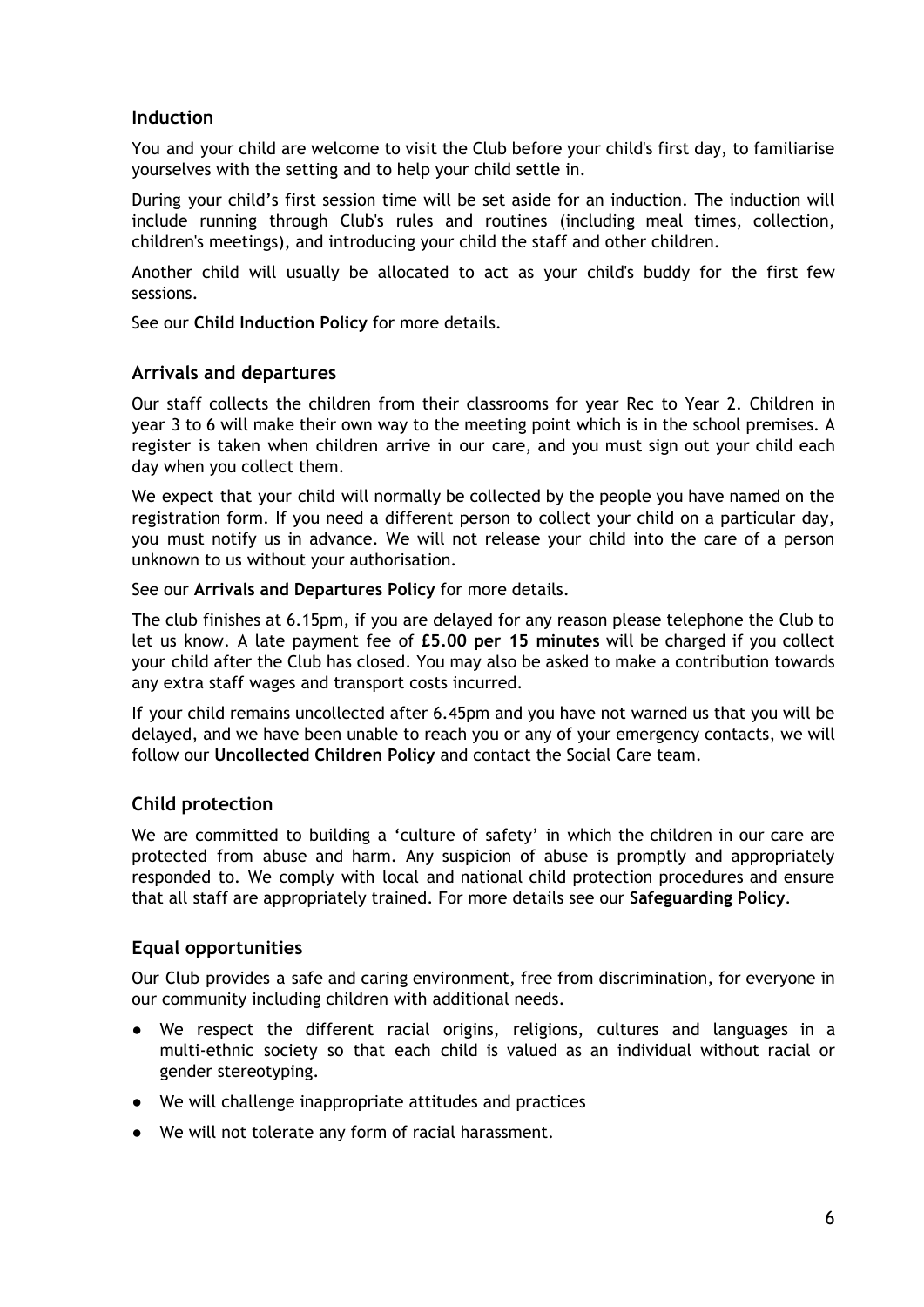#### **Special needs**

We make every effort to accommodate and welcome any child with special needs. We will work in liaison with parents or carers and relevant professionals to fully understand your child's specific requirements. We will endeavour to accommodate all children of all abilities, whilst working within the Club's limitations. Each case will be considered individually and risk-assessed to ensure everyone's safety.

Our staff training programme includes specific elements relating to children with special needs.

For more details on equal opportunities and special needs, see our **Equalities Policy**.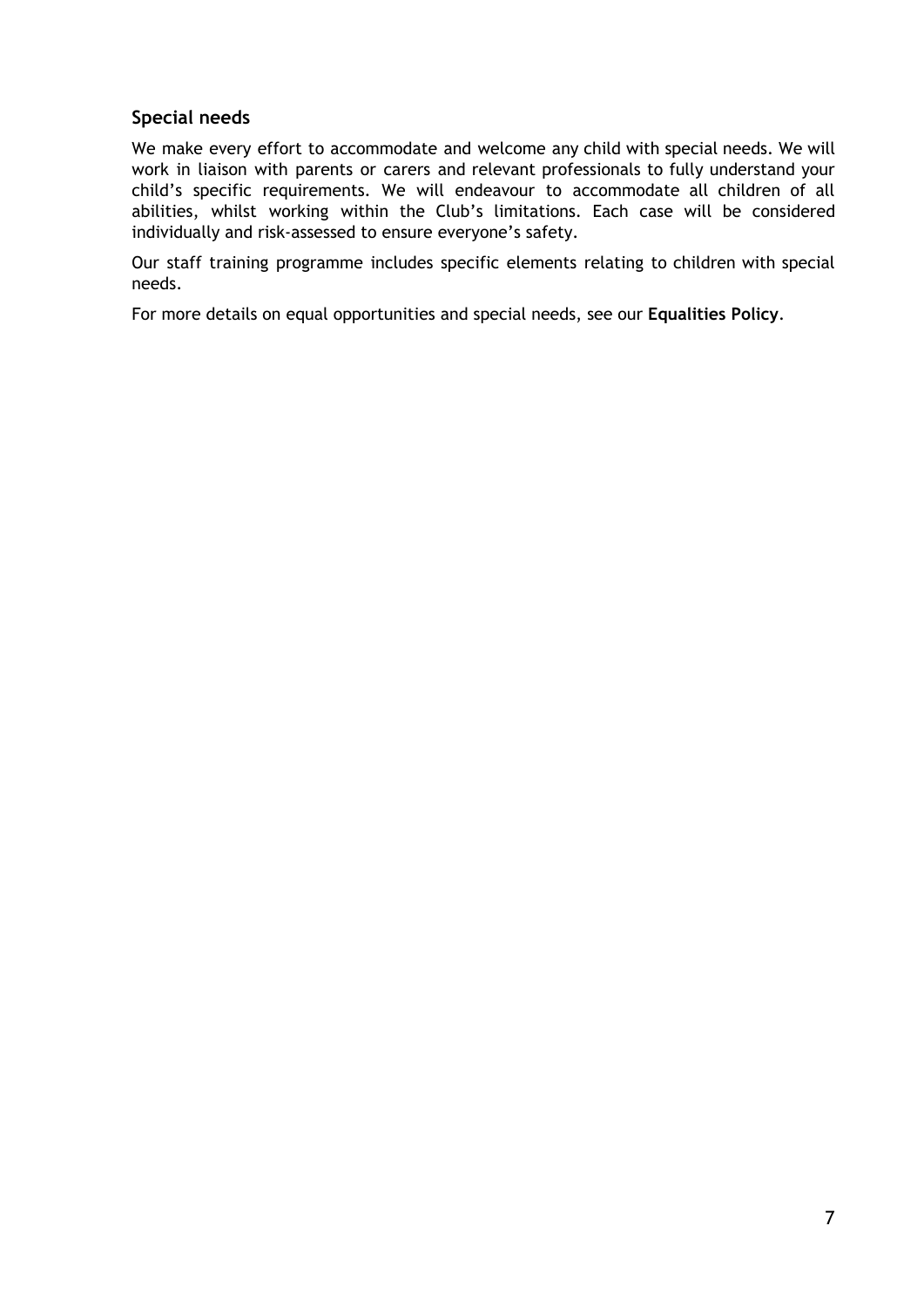## **GENERAL INFORMATION**

#### **Behaviour (children)**

Children and staff have created rules for acceptable behaviour whilst at the Club. These are displayed at the Club for everyone to see.

We have a clear **Behaviour Management Policy**, a copy of which is distributed to all parents and carers:

The Club promotes an atmosphere of care, consideration and respect for everyone attending: children, staff and visitors.

We encourage appropriate behaviour through: praise for good behaviour; emphasis on cooperative play and sharing; talking to children with the courtesy that we expect from them and engaging children in activities

The Club has procedures for dealing with unacceptable behaviour. We recognise that poor behaviour can occur from time to time for reasons that are not always evident, or as a result of special needs. We will try to be flexible in order to accommodate such cases.

However, if your child is violent, or if their behaviour poses an immediate danger to themselves or others, we will require you to collect them from the Club immediately. In exceptional circumstances, and only when all other attempts at behaviour management have failed, we reserve the right to permanently exclude a child from the Club. See our **Suspensions and Exclusions Policy** for full details.

#### **Behaviour (adults)**

We will not tolerate from any person, whether a parent, carer or visitor: bullying; aggressive, confrontational or threatening behaviour; or behaviour intended to result in conflict. Our Club is a place of safety and security for the children who attend and the staff who work here, and we reserve the right to ban anyone exhibiting inappropriate behaviour from our premises. See our **Aggressive Behaviour Policy** for more details.

#### **Illness**

We are unable to care for children who are unwell. If your child becomes unwell whilst at the Club we will contact you and ask you to make arrangements for them to be collected.

Please inform the Manager of any infectious illness your child contracts. If your child has had sickness or diarrhoea please do not send him or her to the Club for 48 hours after the illness has ceased. See our **Illness and Accidents Policy** for more details.

#### **Accidents and first aid**

Every precaution is taken to ensure the safety of the children at all times, and the Club is fully insured. Our staff are trained in first aid and a first aid kit is kept on the premises. If your child has an accident whilst in our care, you will be informed when you collect your child. For full details see our **Illness and Accidents Policy**.

#### **Medication**

Please let the Manager know if your child is taking prescribed medicine. If your child needs to take medicine whilst at the Club you will need to complete a **Permission to administer medication form** in advance. See our **Administering Medication Policy** for more details.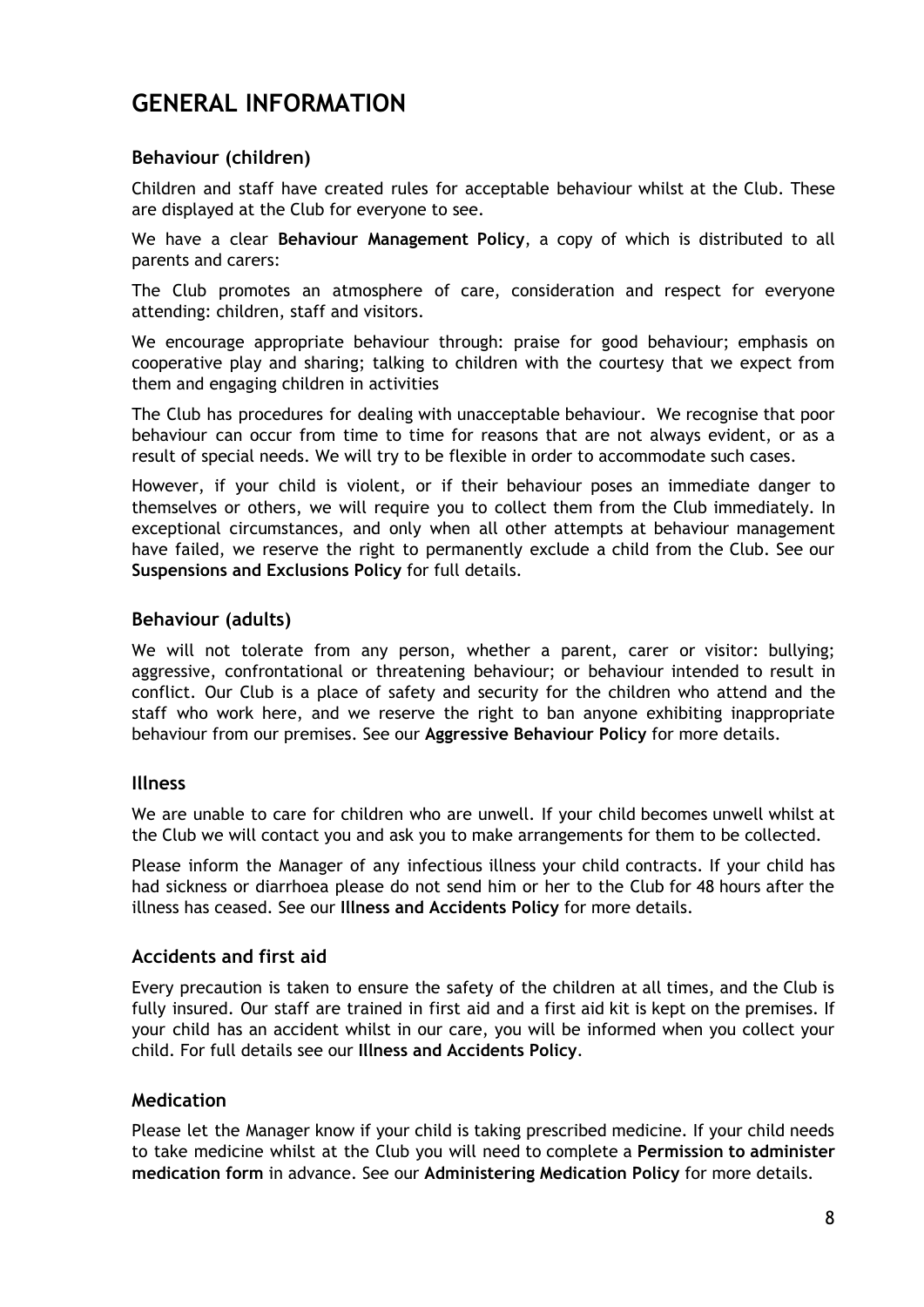#### **Complaints procedure**

If you have any queries, comments or need to discuss any matters concerning your child, please feel free to speak your child's key person, the Manager, or any other member of staff.

Verbal complaints will be brought to the next staff meeting for discussion and action.

All written complaints will be acknowledged within five working days of receipt and a full written response will be given within 28 days.

A full copy of our **Complaints Policy** is available on request.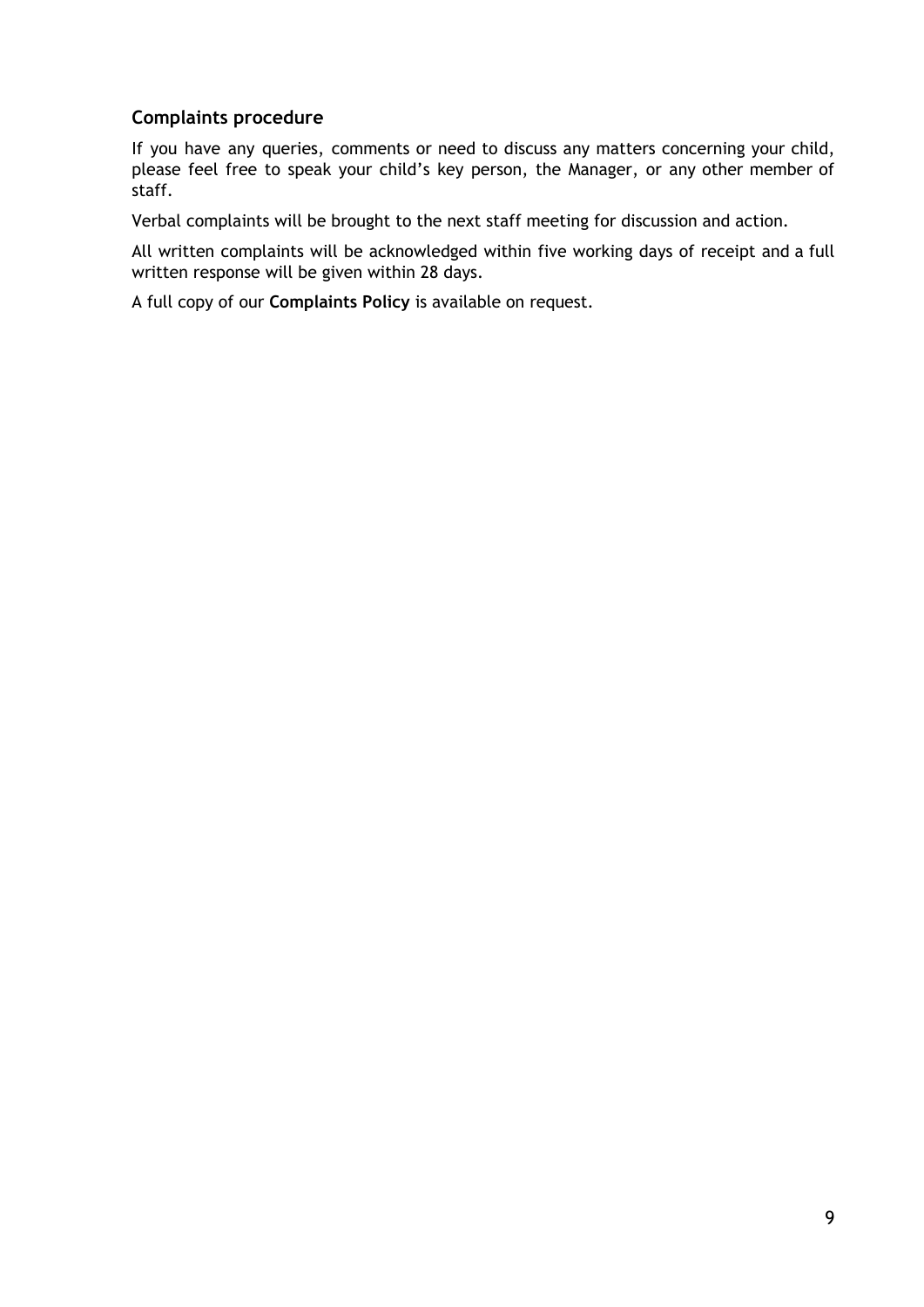## **PLEDGE TO PARENTS**

We value our relationship with parents/carers and are committed to working in partnership with you to provide top quality play and care for your children. We will:

- Welcome you at all times to discuss our work, have a chat or take part in our activities.
- Keep you informed of opening times, fees and charges, programmes of activities, menus, and procedures.
- Be consistent and reliable to enable you to plan with confidence and peace of mind.
- Share and discuss your child's achievements, experiences, progress, and friendships.
- Be available to discuss decisions about running the club.
- Ask your permission for outings and special events.
- Listen to your views and concerns to ensure that we continue to meet your needs.